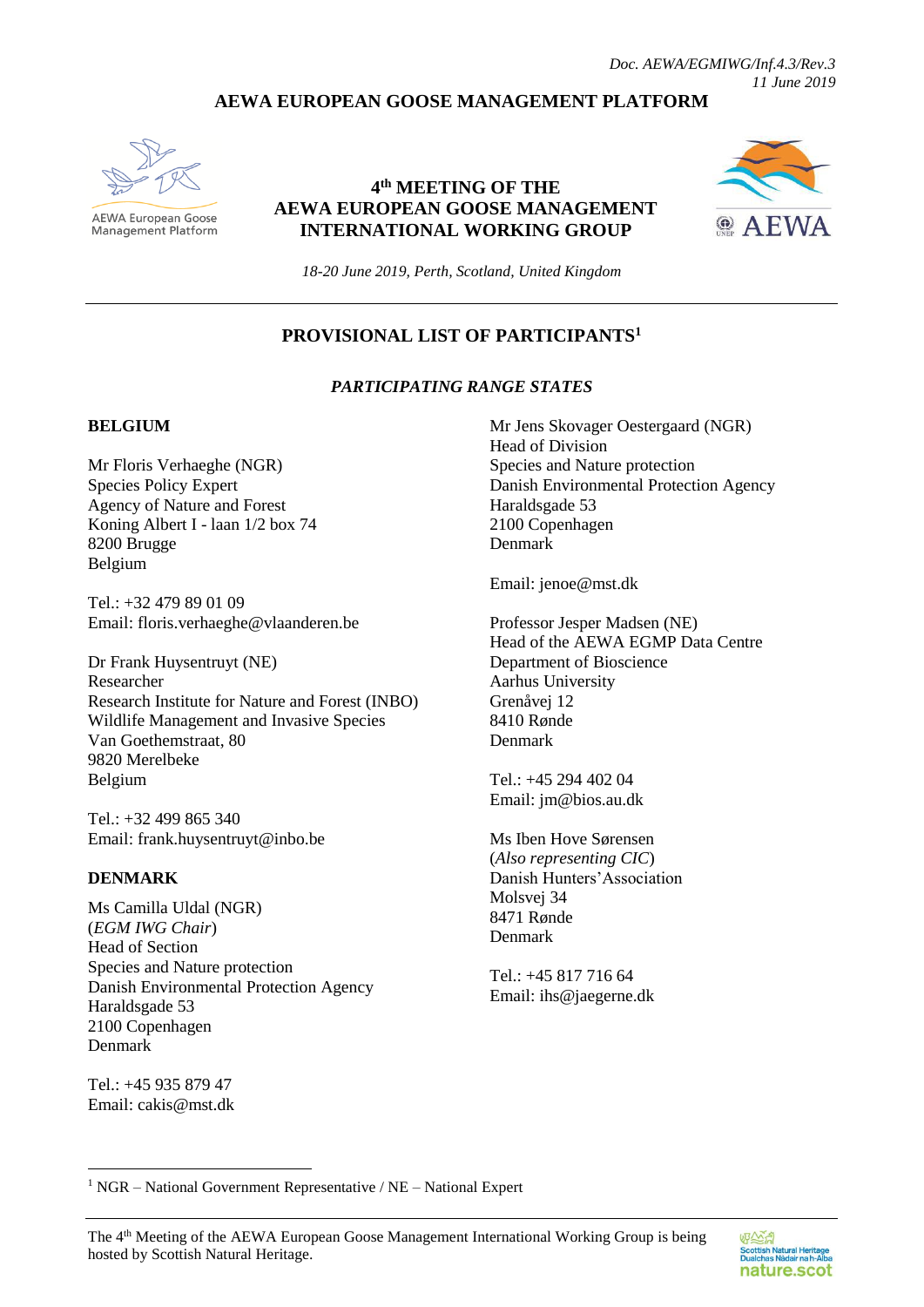## **ESTONIA**

Mr Tõnu Talvi (NGR) Chief Specialist of Nature Conservation Environmental Board of Estonia Nature Conservation Department Viidumäe 93343 Saaremaa Estonia

 $Tel \cdot +372, 50, 16, 869$ Email: tonu.talvi@keskkonnaamet.ee

Ms Leelo Kukk Deputy General Director Keskkonnaamet Narva mnt 7A 15172 Tallinn Estonia

Tel.: +372 55 59 77 05 Email: leelo.kukk@keskkonnaamet.ee

### **EUROPEAN UNION**

Mr Joseph van der Stegen Policy Officer European Commission DG Environment, Nature Protection Unit 5, avenue de Beaulieu Brussels Belgium

Tel.: +32 478 97 90 84 Email: joseph.van-der-stegen@ec.europa.eu

### **FINLAND**

Mr Janne Pitkänen (NGR) Senior Specialist Ministry of Agriculture and Forestry Natural Resources Department Unit for Hunting and Fishing P.O. Box 30 00023 Government Helsinki Finland

Tel.: +35 829 516 2338 Email: [janne.pitkanen@mmm.fi](mailto:janne.pitkanen@mmm.fi) Mr Mikko Alhainen (NE) Senior Planning Officer Finnish Wildlife Agency Sompiontie 1 00730 Helsinki Finland

Tel.: +358 (0) 29 431 2401 Email[: mikko.alhainen@riista.fi](mailto:mikko.alhainen@riista.fi)

## **FRANCE**

Dr François Lamarque (NGR) European and International Actions Officer Ministry of ecological and inclusive transition (MTES) Water and Biodiversity Directorate Tour Séquoia 92055 La Défense CEDEX France

Tel.: +33 1408 131 90 Email: [francois.lamarque@developpement](mailto:francois.lamarque@developpement-durable.gouv.fr)[durable.gouv.fr](mailto:francois.lamarque@developpement-durable.gouv.fr)

Dr Léo Bacon (NE) **ONCFS** La Tour du valat, Le Sambuc 13200 Arles France

Email: leo.bacon@oncfs.gouv.fr

Dr Mathieu Boos Scientific Expert Research Agency in Applied Ecology Naturaconst@ 14 rue principale 67270 Wilshausen France

Email: m.boos@naturaconsta.com

# **GERMANY**

Dr Carolin Kieß (NGR) Legal Officer Federal Ministry for the Environment, Nature Conservation and Nuclear Safety Division N I 3 (Species Protection) Robert-Schumann-Platz 3 53175 Bonn Germany

Tel.: +49 22899 305-2668 Email: carolin.kiess@bmu.bund.de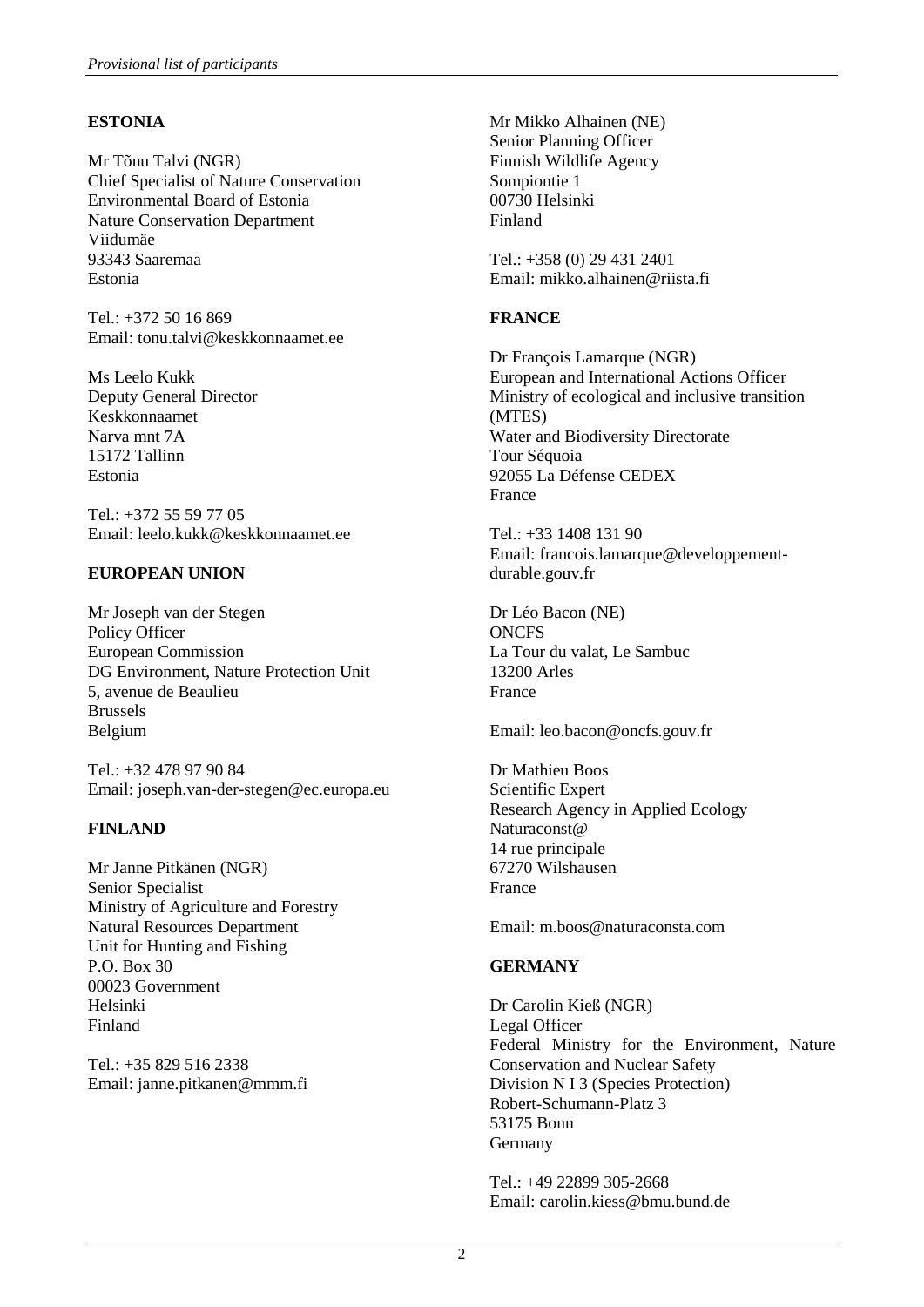Dr Heinz Düttmann (NGR) Niedersächsisches Ministerium für Umwelt, Energie, Bauen und Klimaschutz Abteilung Wasserwirtschaft, Naturschutz, Bodenschutz Archivstr. 2 30169 Hannover Germany

Tel.: +49 511 120 3538 Email: heinz.duettmann@mu.niedersachsen.de

Dr Timm Reinhardt Senior Scientific Advisor Federal Agency for Nature Conservation Animal Conservation Konstantinstrasse 110 53179 Bonn Germany

Tel.: +49 228 849 114 33 Email: timm.reinhardt@bfn.de

# **ICELAND**

Mr Sigurdur Thrainsson (NGR) Head of Division Ministry for the Environment and Natural **Resources** Department of Land and Natural Heritage Hjardarhagi 27 107 Reykjavik Iceland

Tel. : +35 484 02419 Email : sigurdur.thrainsson@uar.is

Dr Gudmundur A. Gudmundsson (NE) Ecologist Icelandic Institute of Natural History Ecology Department PO Box 125 Urridaholtsstraeti 6-8 IS-210 Gardabaer Iceland

Tel.: +35 459 005 00 Email: [mummi@ni.is](mailto:mummi@ni.is) Ms Bjarni Jónasson Advisor The Environnent Agency of Iceland Department for Chemicals, Inspection and Wildlife Management Borgir v/Norðurslóð 600 Akureyri Iceland

Tel.: +354 591 2112 Email: bjarnij@ust.is

# **LATVIA**

Mr Vilnis Bernards (NGR) Senior Desk Officer Ministry of Environmental Protection and Regional Development Nature Protection Department Peldu iela 25 LV-1494 Rīga Latvia

Tel.: +371 670 265 24 Email: vilnis.bernards@varam.gov.lv

Dr Oskars Keišs (NE) Senior researcher Laboratory of Ornithology Latvian University Institute of Biology Miera Street 3 2169 Salaspils Latvia

Tel.: +37 129 236 300 Email[: oskars.keiss@lu.lv](mailto:oskars.keiss@lu.lv)

# **NETHERLANDS**

Ms Willemina Remmelts (NGR) Senior Policy Officer Ministry of Agriculture, Nature and Food Quality NVLG - Nature P.O. Box 20401 2500 EK Den Haag **Netherlands** 

Tel.: +31 638 825 338 Email[: w.j.remmelts@minez.nl](mailto:w.j.remmelts@minez.nl)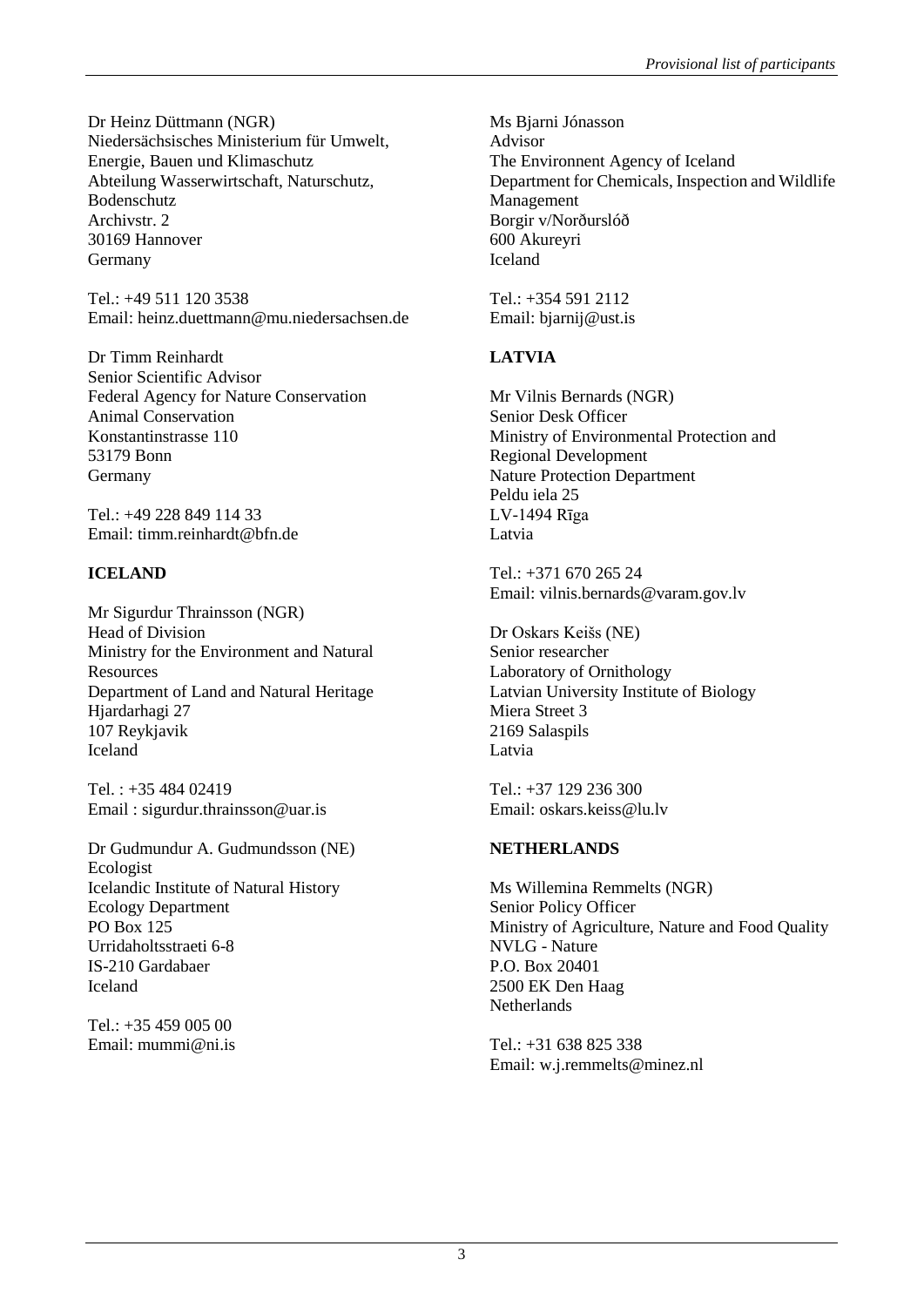Mr Gerben Mensink (NGR) Policy-maker Ecology Province of Friesland P.O. Box 20120 8900 Leeuwarden **Netherlands** 

Tel.: +31 582 928 955 Email: [g.mensink@fryslan.nl](mailto:g.mensink@fryslan.nl)

Mr Kornelis Koffijberg (NE) Researcher Sovon Vogelonderzoek Nederland Department of Monitoring P.O. Box 6521 6503 GA Nijmegen **Netherlands** 

Tel.: +31 247 410 463 Email: [kees.koffijberg@sovon.nl](mailto:kees.koffijberg@sovon.nl)

Dr William van Dijk Policy Advisor Province of Noord-Holland Houtplein 33 2012 DE Haarlem Netherlands

Tel.: +31 6 3168 8132 Email: dijkwf@noord-holland.nl

# **NORWAY**

Mr Øystein Størkersen (NGR) Principal Adviser Norwegian Environment Agency Threatened Biodiversity Section P.O. Box 5672 Torgarden 7485 Trondheim Norway

Tel.: +47 7358 0500 Email: [oystein.storkersen@miljodir.no](mailto:oystein.storkersen@miljodir.no)

Mr Arild Espelien (NGR) Senior Advisor Norwegian Environment Agency P.O. Box 5672 Torgarden 7485 Trondheim Norway

Tel.: +47 415 123 96 Email: [ares@dirnat.no](mailto:ares@dirnat.no) Dr Ingunn Tombre (NE) Senior Researcher Norwegian Institute for Nature Research (NINA) Department of Arctic Ecology The Fram Centre P.O. Box 6606 Langnes 9296 Tromsø Norway

Tel.: +47 934 667 23 Email[: ingunn.tombre@nina.no](mailto:ingunn.tombre@nina.no)

Mr Ove Martin Gundersen Project Manager Norwegian Farmers Union Hamnegata 33 7714 Steinkjer Norway

Tel.: +47 922 90 491 Email: ove.martin.gundersen@bondelaget.no

Mr Paul Shimmings BirdLife Norway Conservation Science Department Sandgata 30 B 7012 Trondheim Norway

Email: paul@birdlife.no

# **SWEDEN**

Ms Louise Bednarz (NGR) Senior Advisor Swedish Environmental Protection Agency Naturvardsverket, Species Unit Valhallavägen 195 106 48 Stockholm Sweden

Tel.: +46 106 981 366 Email: louise.bednarz@swedishepa.se

Mr Per Risberg (NGR) Desk Officer Swedish Environmental Protection Agency Naturvardsverket Valhallavägen 195 106 48 Stockholm Sweden

Tel.: +46 106 981 000 Email[: per.risberg@naturvardsverket.se](mailto:per.risberg@naturvardsverket.se)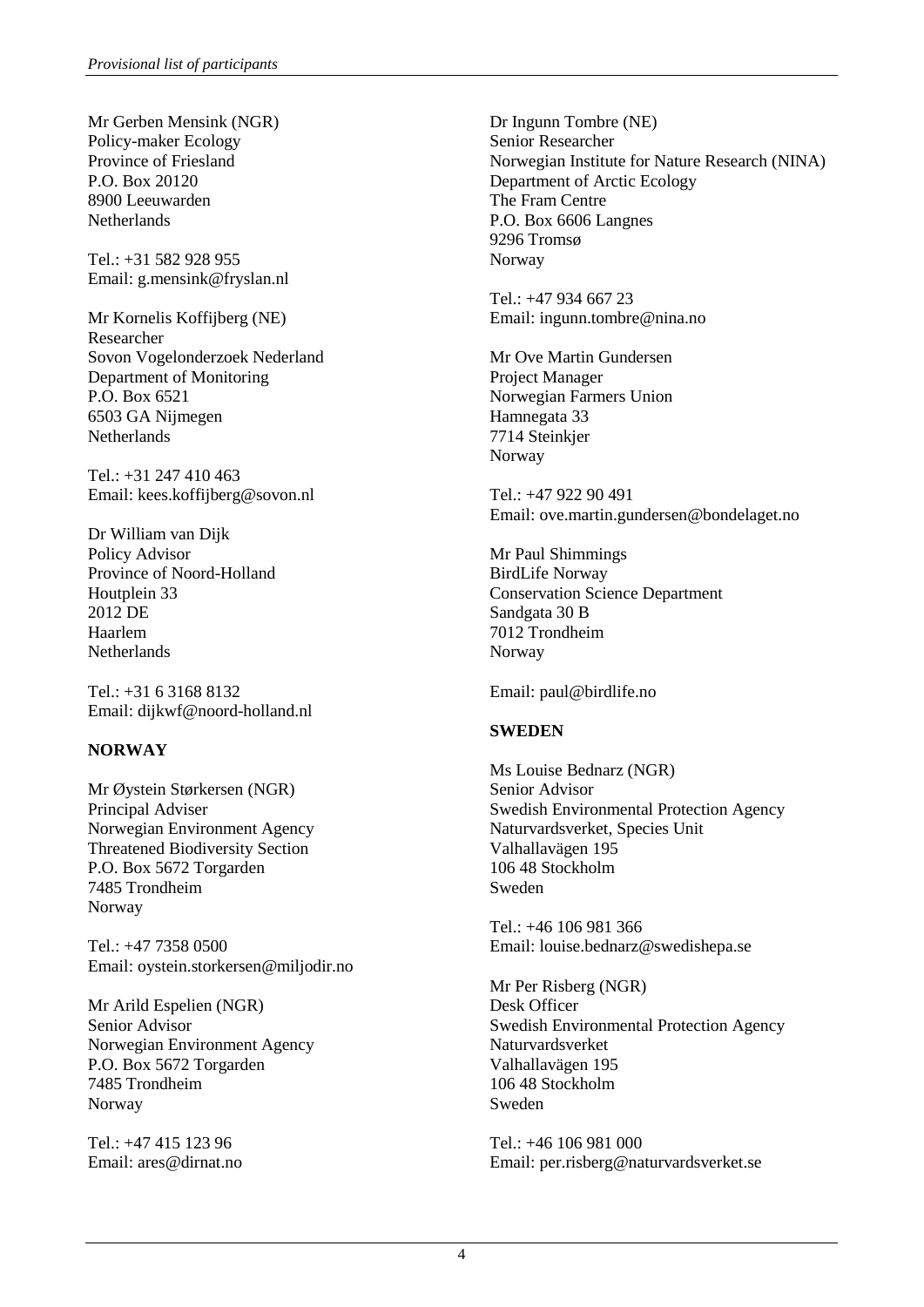Mr Urban Johansson (NGR) Officer Research and Wildlife Management Swedish Environmental Protection Agency – Naturvardsverket, Wildlife Analysis Unit Forskarens väg 5 Box 690, 831 27 Östersund Sweden

Email: urban.johansson@naturvardsverket.se

Dr Johan Månsson (NE) Researcher Swedish University of Agricultural Sciences Grimsö Wildlife Research Station 730 91 Riddarhyttan Sweden

Tel.: +46 706 63 88 83 Email: [johan.mansson@slu.se](mailto:johan.mansson@slu.se)

# **UKRAINE**

Dr Olesya Petrovych (NGR) Chief Specialist Ministry of Ecology and Natural Resources of Ukraine Unit of Coordination of Researches, Education and Recreation activities of the Department of Econet and Protected Areas 35, Vasilya Lipkivskogo Street 03035 Kyiv Ukraine

Tel.: +38 067 784 1153 Email: [petrovych.o@gmail.com](mailto:petrovych.o@gmail.com)

Dr Vasyl Kostiushyn (NE) Head of Department Schmalhausen Institute of Zoology Department of Monitoring and Conservation of Animals Vul. B.Khmelnytskogo str. 15 01030 Kiev Ukraine

Tel.: +38 050 387 2040 Email: [v.kostiushyn@gmail.com](mailto:v.kostiushyn@gmail.com)

# **UNITED KINGDOM**

Mr Daniel Heptinstall (NGR) Senior International Biodiversity Adviser Joint Nature Conservation Committee (JNCC) Monkstone House, City Road PE1 1JY Peterborough United Kingdom

Tel: +44 1733 866 949 Email: daniel.heptinstall@jncc.gov.uk

Ms Rae McKenzie (NGR) Goose Policy Manager Scottish Natural Heritage Wildlife Management Unit Main Street, Bowmore PA437JX Isle of Islay United Kingdom

Tel.: +44 1469 8107 11 Email: rae.mckenzie@snh.gov.uk

Ms Morag Milne Wildlife Policy Officer Scottish Natural Heritage Battleby, Redgorten PH1 3EW Perth United Kingdom

Tel.: +44 173 845 86 25 Email: morag.milne@nature.scot

Ms Claudia Rowse Head of Natural Resource Management Scottish Natural Heritage Leachkin Road IV3 8NW Inverness United Kingdom

Email: claudia.rowse@nature.scot

Mr Hugh Dignon Head of Wildlife and Biodiversity Unit Scottish Government Environment and Forestry Unit Victoria Quay **EH6 6OO** Edinburgh United Kingdom

Tel.: +44 131 244 7574 Email: hugh.dignon@gov.scot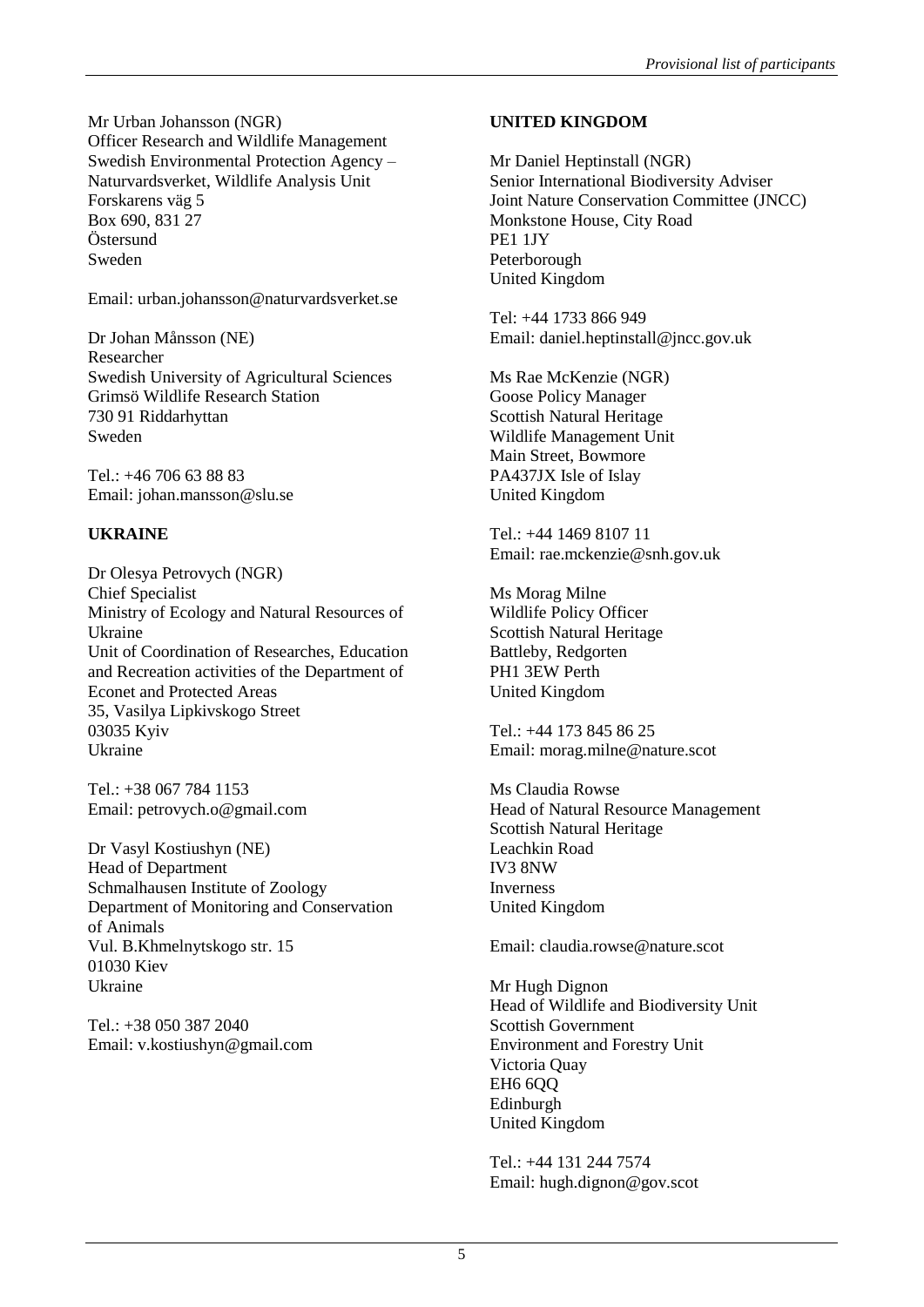Dr Jessica Shaw Ornithology Advisor Scottish Natural Heritage Battleby PH1 3EW United Kingdom

Tel.: +44 7504 620 518 Email: shawmjessica@gmail.com

Dr Andrew Douse Policy & Advice Manager Scottish Natural Heritage Biodiversity & Geodiversity Unit Great Glen House, Leachkin Road IV3 8NW Inverness United Kingdom

Tel.: +44 1463 725241 Email: andy.douse@nature.scot Mr Calum Watt Joint Nature Conservation Committee Monkstone House, City Rd PE1 1JY Peterborough United Kingdom

Tel.: +44 173 3866 948 Email: calum.watt@jncc.gov.uk

## *OBSERVERS*

#### **INTERNATIONAL COUNCIL FOR GAME AND WILDLIFE CONSERVATION (CIC)**

Represented by member of the Danish delegation, Ms Iben Hove Sørensen

### **BIRDLIFE INTERNATIONAL**

Mr Ariel Brunner Senior Head of Policy BirdLife Europe and Central Asia Avenue de la Toison d'Or 67 1060 Brussels Belgium

Tel.: +32 491 904 653 Email: ariel.brunner@birdlife.org

# **COPA-COGECA**

Ms Karen Post Senior Policy Advisor Copa-Cogeca / Danish Agricultural and Food Council /Water and Nature Policy Department Axeltorv 3 1609 Copenhagen Denmark

Tel.: +45 33 39 46 52 Email: [kpo@lf.dk](mailto:kpo@lf.dk)

## **THE EUROPEAN FEDERATION OF ASSOCIATIONS FOR HUNTING AND CONSERVATION (FACE)**

Mr Roderick Enzerink Wildlife Policy Officer **FACE** Rue Belliard 205 1040 Brussels Belgium

Tel.: +31 636 323 619 Email: roderick.enzerink@face.eu

#### **MIGRATORY BIRDS OF THE WESTERN PALEARCTIC (OMPO)**

Dr Thibaut Powolny OMPO 59, rue Ampère 75017 Paris France

Tel.: +33 144 010 510 Email: thibaut.powolny@yahoo.fr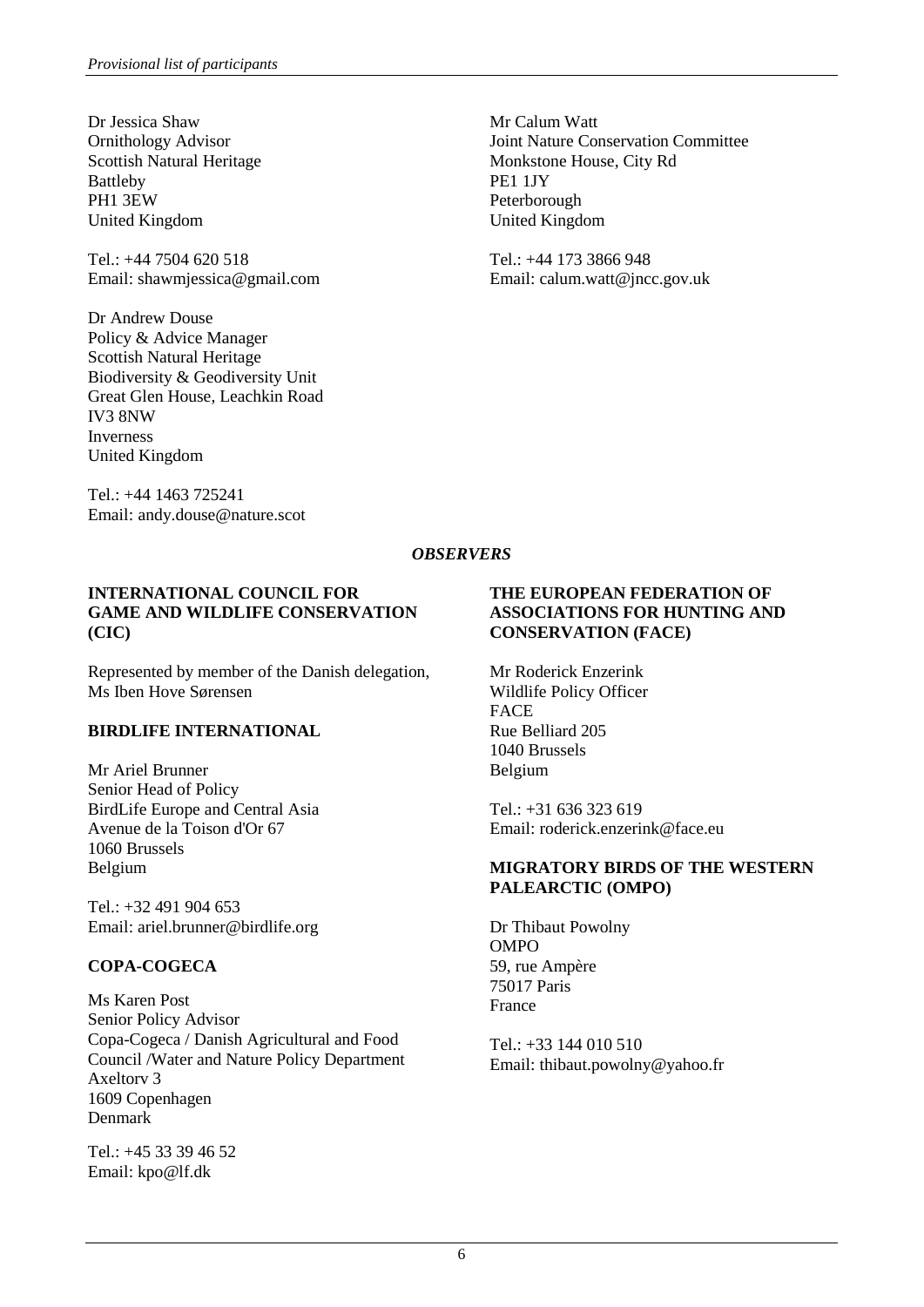# **NORDIC HUNTERS' ALLIANCE<sup>2</sup>**

Mr Johan Svalby Senior Advisor for International Affairs Nordic Hunters' Alliance Rue du Luxembourg 47-52, bte 2 1050 Brussels Belgium

Tel.: +32 478 817 468 Email: johan.svalby@jagareforbundet.se

### **WADDEN SEA FORUM**

Mr Manfred Vollmer Managing Director Wadden Sea Forum Virchowstr.1 26382 Wilhelmshaven Germany

Tel.: +49 151 12158443 Email: vollmer@waddensea-forum.org

### **WETLANDS INTERNATIONAL**

Dr Szabolcs Nagy Senior Advisor Wetlands International P.O. Box 471 6700AL Wageningen **Netherlands** 

Tel.: +31 628 554 823 Email[: szabolcs.nagy@wetlands.org](mailto:szabolcs.nagy@wetlands.org)

### **WILDFOWL AND WETLANDS TRUST**

Dr Baz Hughes Head of Conservation Action Wildfowl and Wetlands Trust WWT Slimbridge GL2 7BT Gloucester United Kingdom

Email: baz.hughes@wwt.org.uk

# *OTHER PARTICIPANTS*

### **UNEP/AEWA SECRETARIAT**

Dr Jacques Trouvilliez Executive Secretary UNEP/AEWA Secretariat UN Campus Platz der Vereinten Nationen 1 53113 Bonn Germany

Tel.: +49 228 815 2414 Email: jacques.trouvilliez@unep-aewa.org

Mr Sergey Dereliev Head of Science, Implementation and Compliance Unit UNEP/AEWA Secretariat UN Campus Platz der Vereinten Nationen 1 53113 Bonn Germany

Tel.: +49 228 815 2415 Email: [sergey.dereliev@unep-aewa.org](mailto:sergey.dereliev@unep-aewa.org) Tel.: +49 228 815 2457 Email: eva.meyers@unep-aewa.org

1

Ms Eva Meyers Coordinator UNEP/AEWA Secretariat UN Campus Platz der Vereinten Nationen 1 53113 Bonn Germany

<sup>2</sup> Subject to admission as permanent observer